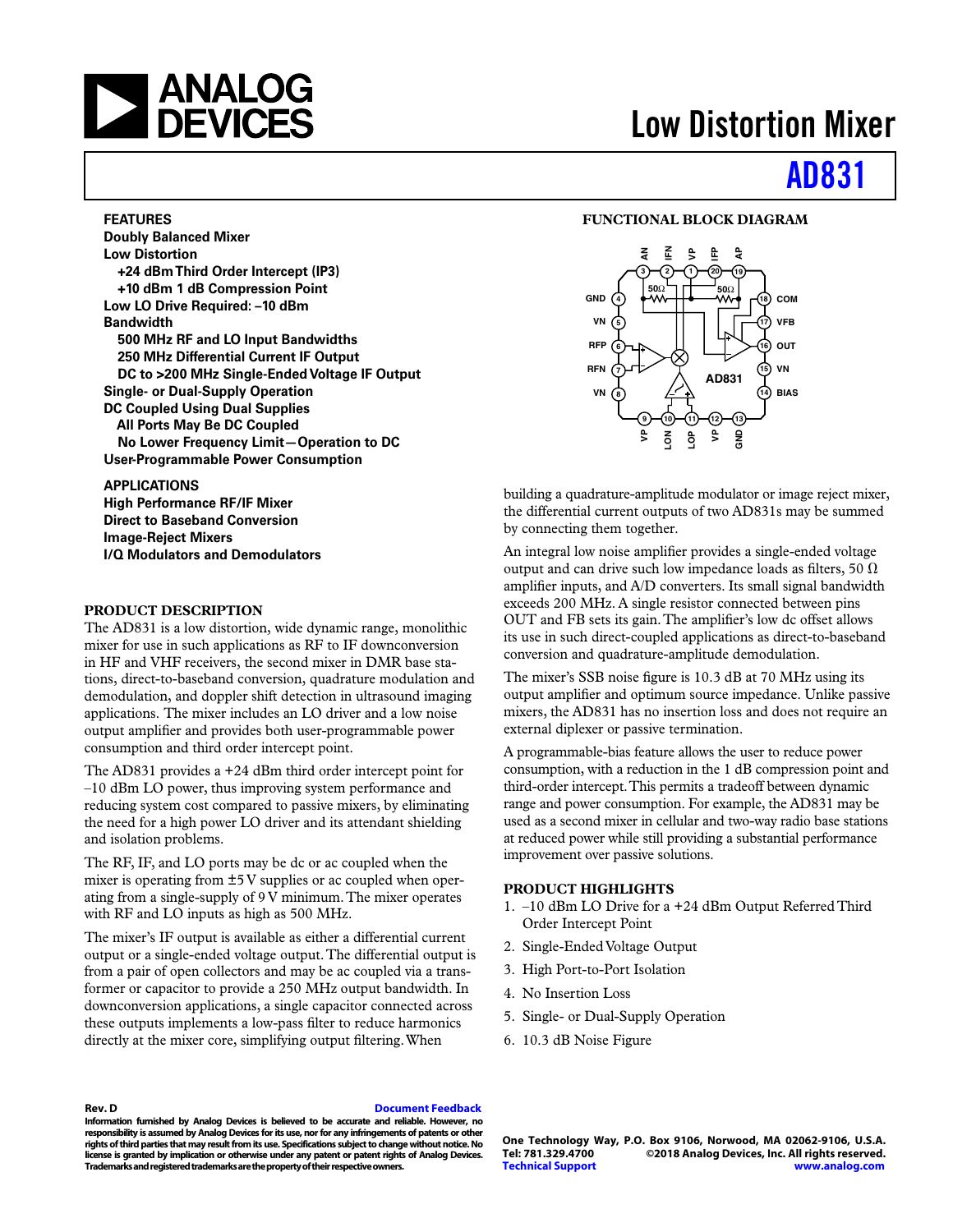#### AD831—SPECIFICATIONS  $(X_A = +25^\circ \text{C} \text{ and } \pm V_s = \pm 5 \text{ V} \text{ unless otherwise noted;}$ <br>all values in dBm assume 50  $\Omega$  load.) all values in dBm assume 50  $\boldsymbol{\Omega}$  load.)

| Parameter                                                                                                                          | <b>Conditions</b>                                                                                                                                                                                                                                                     | Min          | <b>Typ</b>                                 | Max                | Unit                                          |
|------------------------------------------------------------------------------------------------------------------------------------|-----------------------------------------------------------------------------------------------------------------------------------------------------------------------------------------------------------------------------------------------------------------------|--------------|--------------------------------------------|--------------------|-----------------------------------------------|
| RF INPUT<br>Bandwidth                                                                                                              | $-10$ dBm Signal Level, IP3 $\ge$ +20 dBm<br>10.7 MHz IF and High Side Injection                                                                                                                                                                                      |              | 400                                        |                    | MHz                                           |
| 1 dB Compression Point<br>Common-Mode Range<br><b>Bias Current</b><br>DC Input Resistance<br>Capacitance                           | See Figure 1<br>DC Coupled<br>Differential or Common Mode                                                                                                                                                                                                             |              | 10<br>160<br>1.3<br>2                      | ±1<br>500          | dBm<br>V<br>$\mu A$<br>$k\Omega$<br>pF        |
| <b>IF OUTPUT</b><br>Bandwidth                                                                                                      | Single-Ended Voltage Output, -3 dB<br>Level = 0 dBm, $R_L$ = 100 $\Omega$                                                                                                                                                                                             |              | 200                                        |                    | <b>MHz</b>                                    |
| <b>Conversion Gain</b><br>Output Offset Voltage<br><b>Slew Rate</b><br><b>Output Voltage Swing</b><br><b>Short Circuit Current</b> | Terminals OUT and VFB Connected<br>DC Measurement; LO Input Switched ±1<br>$R_L$ = 100 $\Omega$ , Unity Gain                                                                                                                                                          | $-40$        | $\mathbf{0}$<br>$+15$<br>300<br>±1.4<br>75 | $+40$              | dB<br>mV<br>V/us<br>V<br>mA                   |
| LO INPUT<br>Bandwidth                                                                                                              | -10 dBm Input Signal Level<br>10.7 MHz IF and High Side Injection                                                                                                                                                                                                     |              | 400                                        |                    | MHz                                           |
| Maximum Input Level<br>Common-Mode Range<br>Minimum Switching Level<br><b>Bias Current</b><br>Resistance<br>Capacitance            | Differential Input Signal<br>DC Coupled<br>Differential or Common Mode                                                                                                                                                                                                | $-1$<br>$-1$ | 200<br>17<br>500<br>2                      | $+1$<br>$+1$<br>50 | $\mathbf V$<br>V<br>$mV p-p$<br>μA<br>Ω<br>pF |
| ISOLATION BETWEEN PORTS<br>$LO$ -to- $RF$<br>$LO$ -to- $IF$<br>$RF-to-IF$                                                          | LO = 100 MHz, $R_s$ = 50 $\Omega$ , 10.7 MHz IF<br>LO = 100 MHz, $R_s$ = 50 $\Omega$ , 10.7 MHz IF<br>$RF = 100 MHz, RS = 50 \Omega, 10.7 MHz IF$                                                                                                                     |              | 70<br>30<br>45                             |                    | dB<br>dB<br>dB                                |
| DISTORTION AND NOISE<br>Third Order Intercept<br>Second Order Intercept<br>1 dB Compression Point<br>Noise Figure, SSB             | $LO = -10$ dBm, $f = 100$ MHz, IF = 10.7 MHz<br>Output Referred, ±100 mV LO Input<br>Output Referred, ±100 mV LO Input<br>$R_L$ = 100 $\Omega$ , $R_{BIAS}$ = $\infty$<br>Matched Input, RF = 70 MHz, IF = 10.7 MHz<br>Matched Input, $RF = 150$ MHz, $IF = 10.7$ MHz |              | 24<br>62<br>10<br>10.3<br>14               |                    | dBm<br>dBm<br>dBm<br>$\mathrm{dB}$<br>dB      |
| POWER SUPPLIES<br>Recommended Supply Range<br>Quiescent Current*                                                                   | Dual Supply<br>Single Supply<br>For Best Third Order Intercept Point Performance<br><b>BIAS Pin Open Circuited</b>                                                                                                                                                    | ±4.5<br>9    | 100                                        | ±5.5<br>11<br>125  | V<br>$\rm V$<br>mA                            |

\*Quiescent current is programmable.

Specifications subject to change without notice.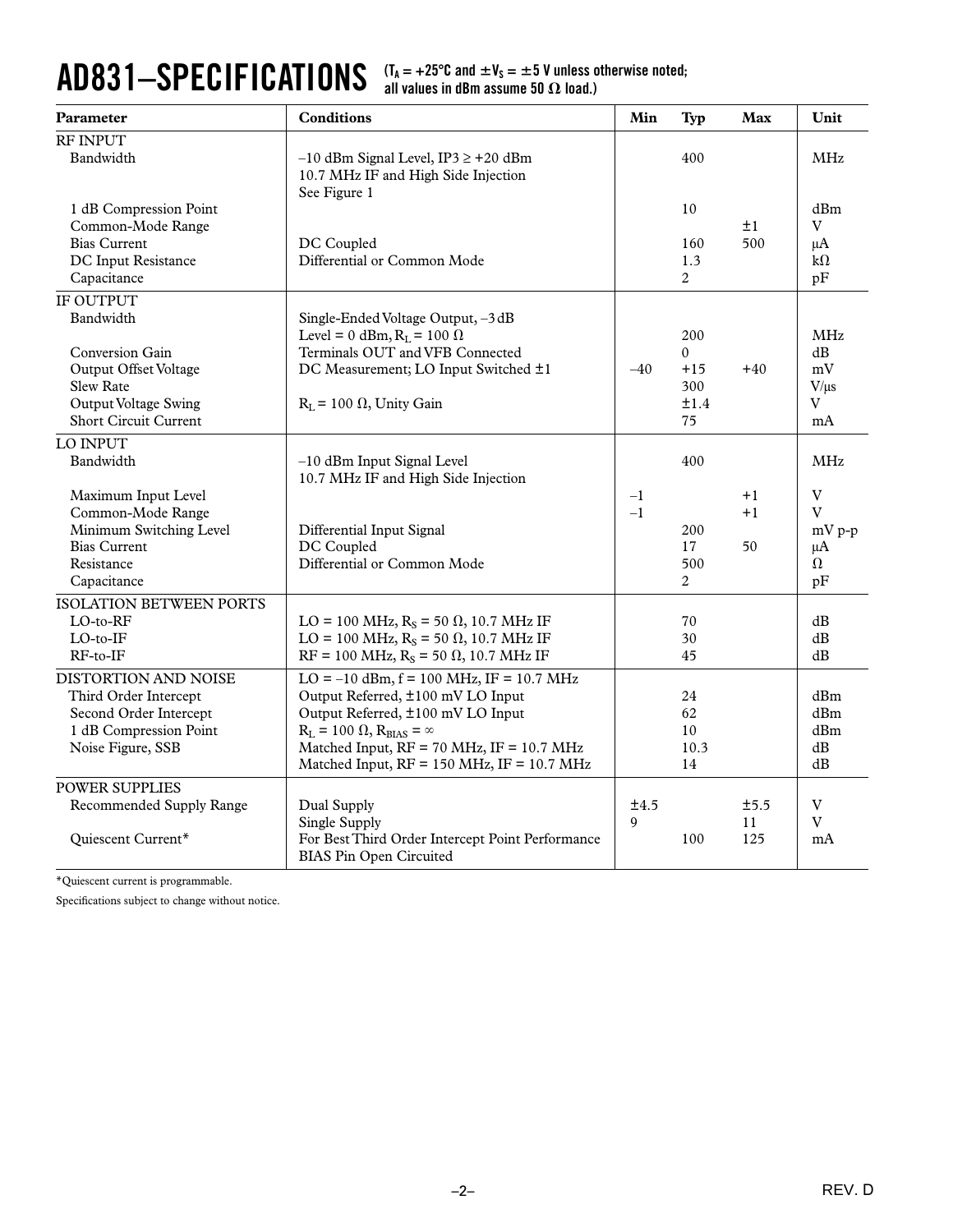#### **ABSOLUTE MAXIMUM RATINGS1**

| <b>Input Voltages</b>                                                |
|----------------------------------------------------------------------|
|                                                                      |
|                                                                      |
|                                                                      |
| <b>Operating Temperature Range</b>                                   |
|                                                                      |
| Storage Temperature Range $\dots \dots \dots \dots -65$ °C to +150°C |
| Lead Temperature Range (Soldering 60 sec)  300°C                     |

PIN CONFIGURATION 20-Lead PLCC

> そこと に さ  $3$  2 1 20 19

> > AD831

**TOP VIEW** (Not to Scale)

 $9||10||11||12||13$  $\frac{a}{2}$   $\frac{a}{2}$ SNE

 $5 \xi$ 

**GND**  $\overline{4}$  $VN$  5

**RFP**  $\sqrt{6}$ 

**RFN**  $\overline{\mathbf{z}}$ 

 $VN$  8

 $18$  COM

 $\overline{17}$  VFB

 $\overline{16}$  OUT

 $15$  VN

 $\overline{14}$  BIAS

**NOTES** 

<sup>1</sup> Stresses above those listed under Absolute Maximum Ratings may cause permanent damage to the device. This is a stress rating only and functional operation of the device at these or any other conditions above those indicated in the operational section of this specification is not implied. Exposure to absolute maximum rating conditions for extended periods may affect device reliability.

 $^{\rm 2}$  Thermal Characteristics:

20-Lead PLCC Package:  $\theta_{\rm JA}$  =  $110^{\circ}\rm C/W;$   $\theta_{\rm JC}$  =  $20^{\circ}\rm C/W.$ 

Note that the  $\theta_{JA} = 110^{\circ}$ C/W value is for the package measured while suspended in still air; mounted on a PC board, the typical value is  $\theta_{IA} = 90^{\circ}$ C/W due to the conduction provided by the AD831's package being in contact with the board, which serves as a heat sink.

| Pin No.        | Mnemonic    | Description                     |
|----------------|-------------|---------------------------------|
| 1              | VP.         | Positive Supply Input           |
| 2              | <b>IFN</b>  | Mixer Current Output            |
| 3              | AN          | <b>Amplifier Negative Input</b> |
| $\overline{4}$ | <b>GND</b>  | Ground                          |
| 5              | VN          | Negative Supply Input           |
| 6              | <b>RFP</b>  | RF Input                        |
| 7              | <b>RFN</b>  | <b>RF</b> Input                 |
| 8              | VN          | Negative Supply Input           |
| 9              | VP.         | Positive Supply Input           |
| 10             | LON         | Local Oscillator Input          |
| 11             | LOP         | Local Oscillator Input          |
| 12             | VP          | Positive Supply Input           |
| 13             | <b>GND</b>  | Ground                          |
| 14             | <b>BIAS</b> | Bias Input                      |
| 15             | VN          | <b>Negative Supply Input</b>    |
| 16             | <b>OUT</b>  | Amplifier Output                |
| 17             | VFB         | Amplifier Feedback Input        |
| 18             | COM         | Amplifier Output Common         |
| 19             | AP          | <b>Amplifier Positive Input</b> |
| 20             | <b>IFP</b>  | Mixer Current Output            |

### PIN DESCRIPTION

#### **CAUTION**

ESD (electrostatic discharge) sensitive device. Electrostatic charges as high as 4000V readily accumulate on the human body and test equipment and can discharge without detection. Although the AD831 features proprietary ESD protection circuitry, permanent damage may occur on devices subjected to high energy electrostatic discharges. Therefore, proper ESD precautions are recommended to avoid performance degradation or loss of functionality.

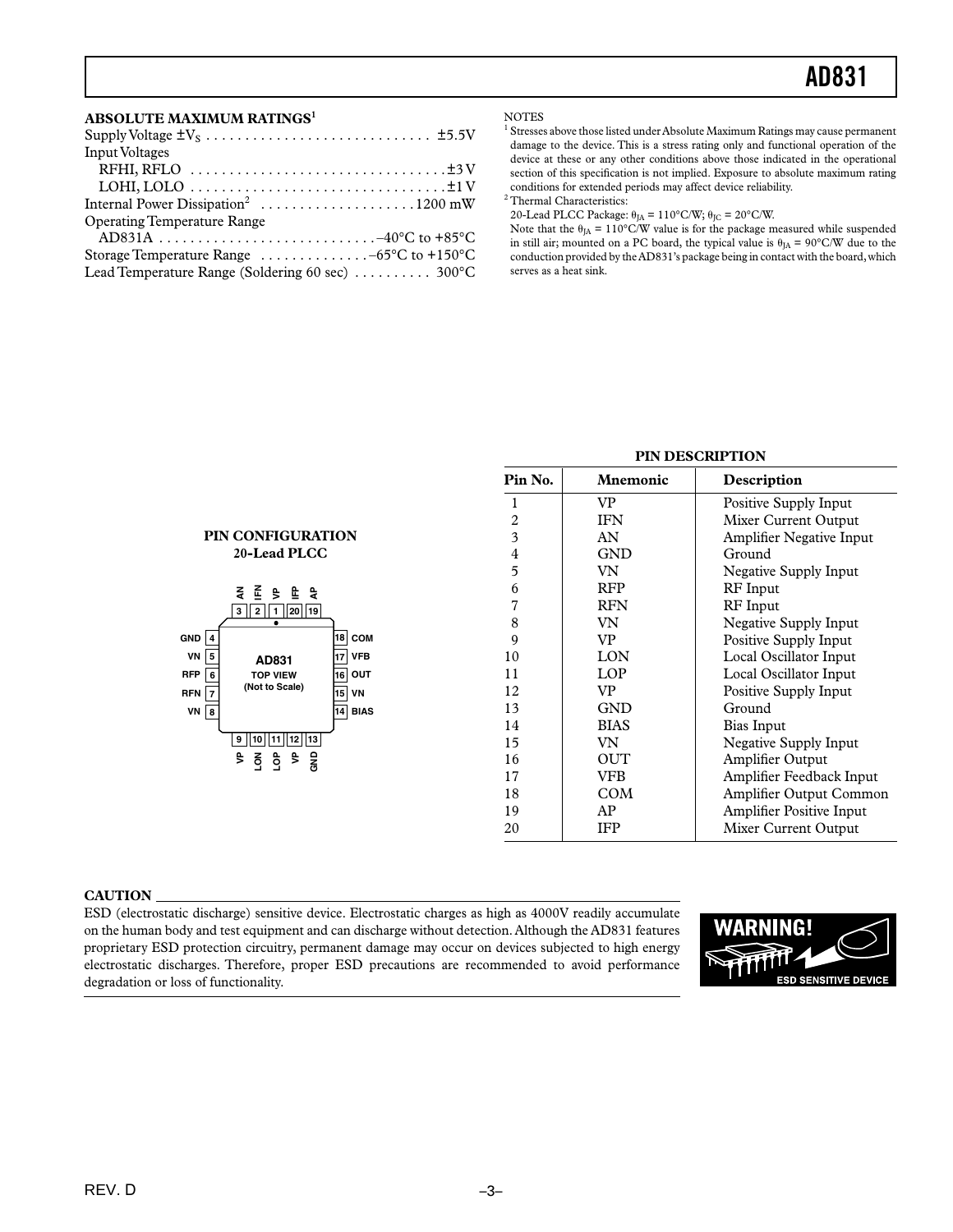## **AD831-Typical Performance Characteristics**



TPC 1. Third Order Intercept vs. Frequency, IF Held Constant at 10.7 MHz



TPC 2. IF-to-RF Isolation vs. Frequency



TPC 3. LO-to-IF Isolation vs. Frequency



TPC 4. Second Order Intercept vs. Frequency



TPC 5. LO-to-RF Isolation vs. Frequency



TPC 6. RF-to-IF Isolation vs. Frequency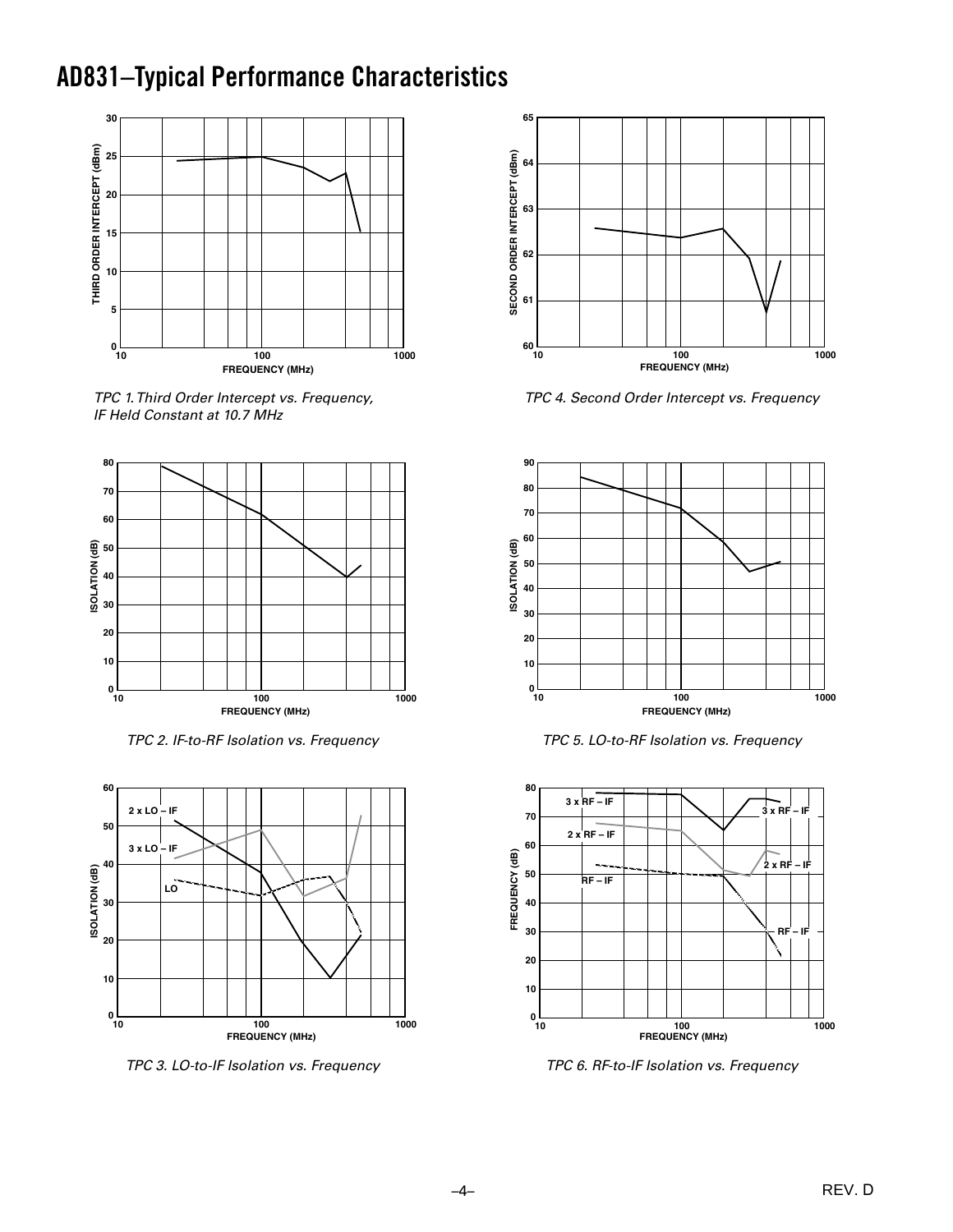

TPC 7. 1 dB Compression Point vs. Frequency,  $Gain = 1$ 



TPC 8. 1 dB Compression Point vs. RF Input, Gain = 2



TPC 9. Third Order Intercept vs. Frequency, LO Held Constant at 241 MHz



TPC 10. Gain Error vs. Frequency, Gain = 1



TPC 11. 1 dB Compression Point vs. Frequency, Gain = 4



TPC 12. Input 1 dB Compression Point vs. Frequency, Gain = 1, 9 V Single Supply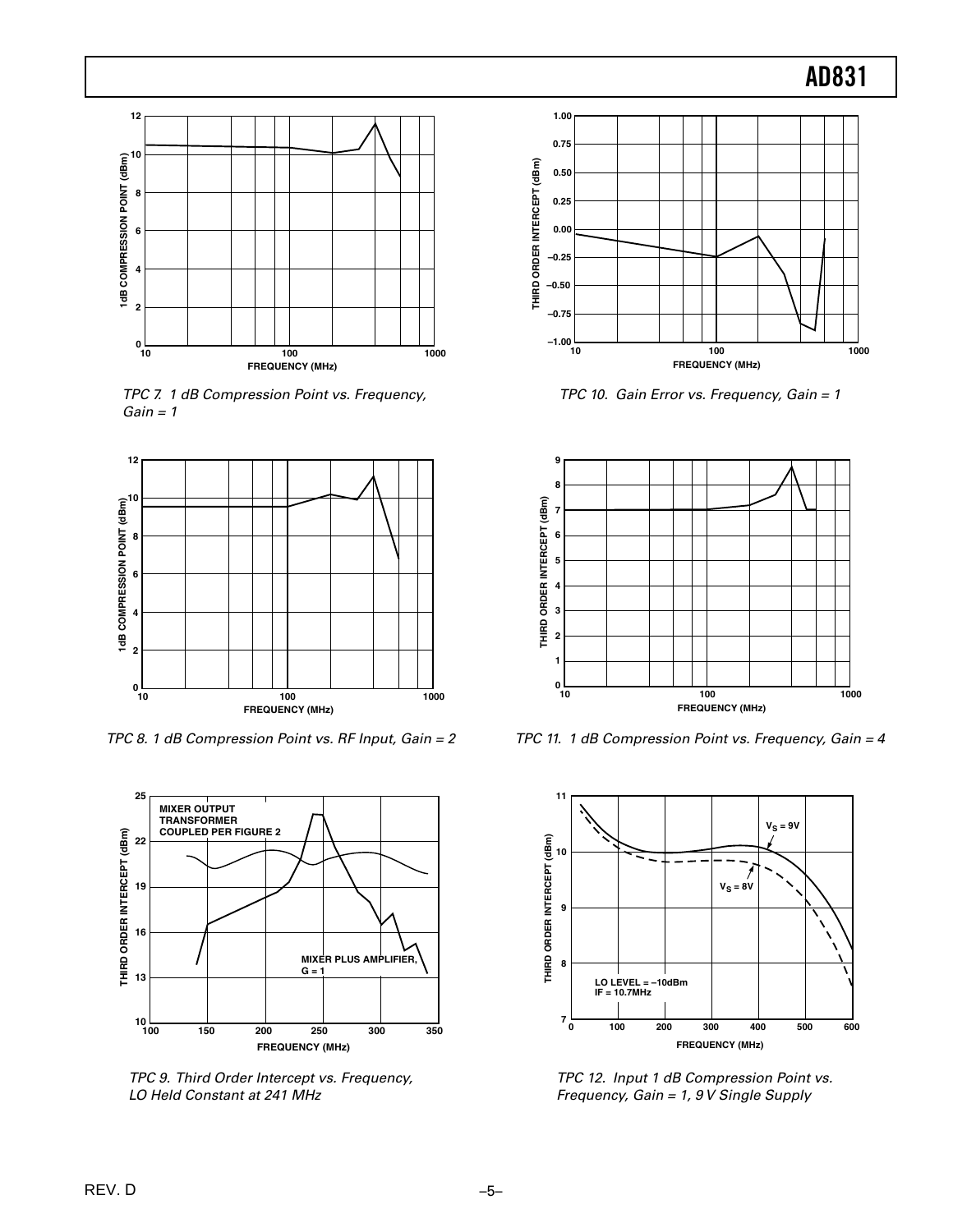

TPC 13. Input Third Order Intercept, 9 V Single Supply



TPC 14. Input Second Order Intercept, 9 V Single Supply



TPC 15. Input Impedance vs. Frequency,  $Z_{IN} = R$  | C



TPC 16. Noise Figure vs. Frequency, **Matched Input**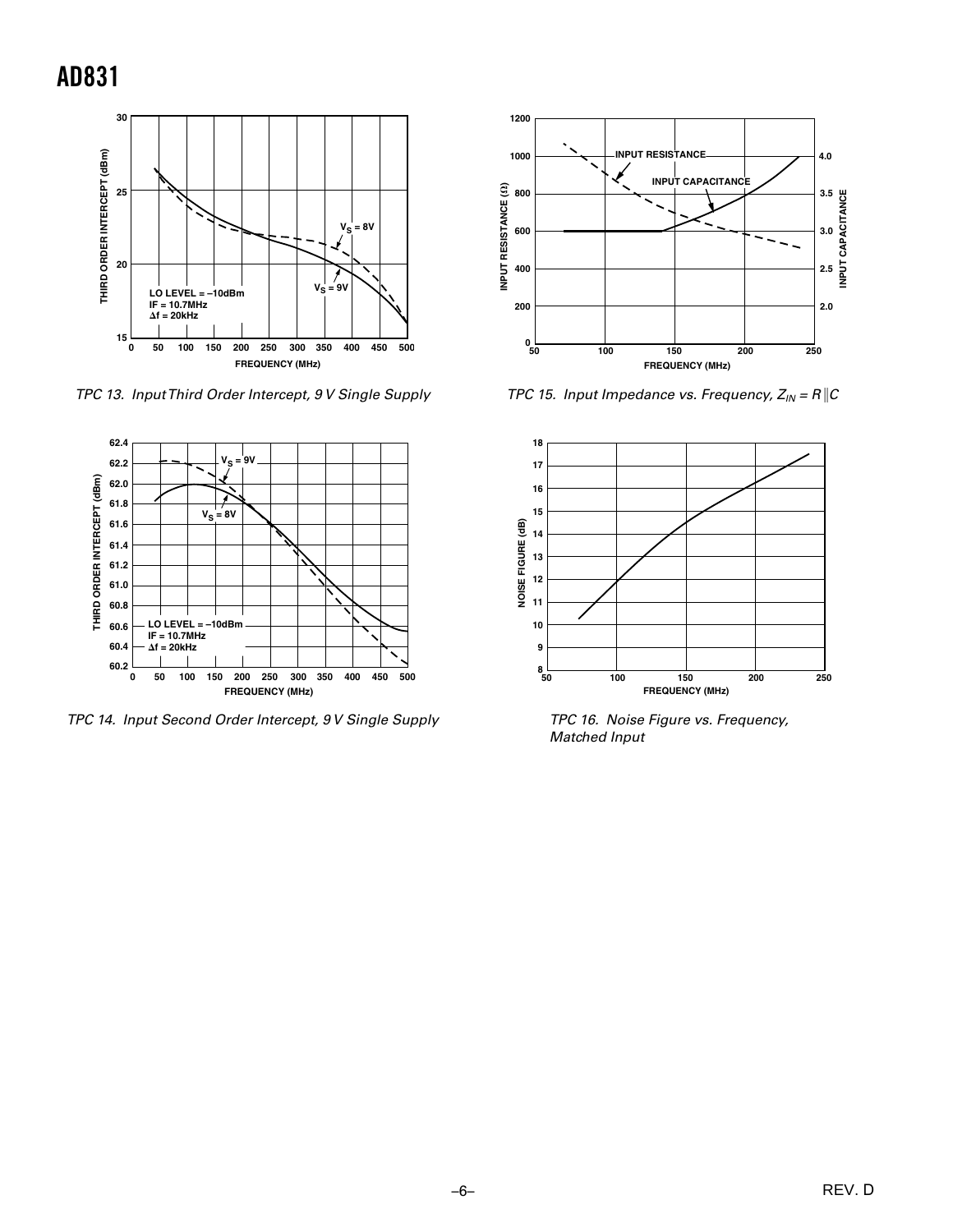#### THEORY OF OPERATION

The AD831 consists of a mixer core, a limiting amplifier, a low noise output amplifier, and a bias circuit (Figure 1).

The mixer's RF input is converted into differential currents by a highly linear, Class A voltage-to-current converter, formed by transistors  $Q1$ ,  $Q2$  and resistors R1, R2. The resulting currents drive the differential pairs Q3, Q4 and Q5, Q6. The LO input is through a high gain, low noise limiting amplifier that converts the  $-10$  dBm LO input into a square wave. This square wave drives the differential pairs Q3, Q4 and Q5, Q6 and produces a high level output at IFP and IFN—consisting of the sum and difference frequencies of the RF and LO inputs—and a series of lower level outputs caused by odd harmonics of the LO frequency mixing with the RF input.

An on-chip network supplies the bias current to the RF and LO inputs when these are ac-coupled; this network is disabled when the AD831 is dc-coupled.

When the integral output amplifier is used, pins IFN and IFP are connected directly to pins AFN and AFP; the on-chip load resistors convert the output current into a voltage that drives the output amplifier. The ratio of these load resistors to resistors R1, R2 provides nominal unity gain (0 dB) from RF-to-IF. The expression for the gain, in decibels, is

$$
G_{dB} = 20 \log_{10} \left(\frac{4}{\pi}\right) \left(\frac{1}{2}\right) \left(\frac{\pi}{2}\right) \tag{1}
$$

where:

 $\frac{4}{\pi}$ is the amplitude of the fundamental component of a squarewave.

 $\frac{1}{2}$  is the conversion loss.

 $\frac{\pi}{\hbar}$  is the small signal dc gain of the AD831 when the LO input

 $\overline{2}$  is driven fully positive or negative.



Figure 1. Simplified Schematic Diagram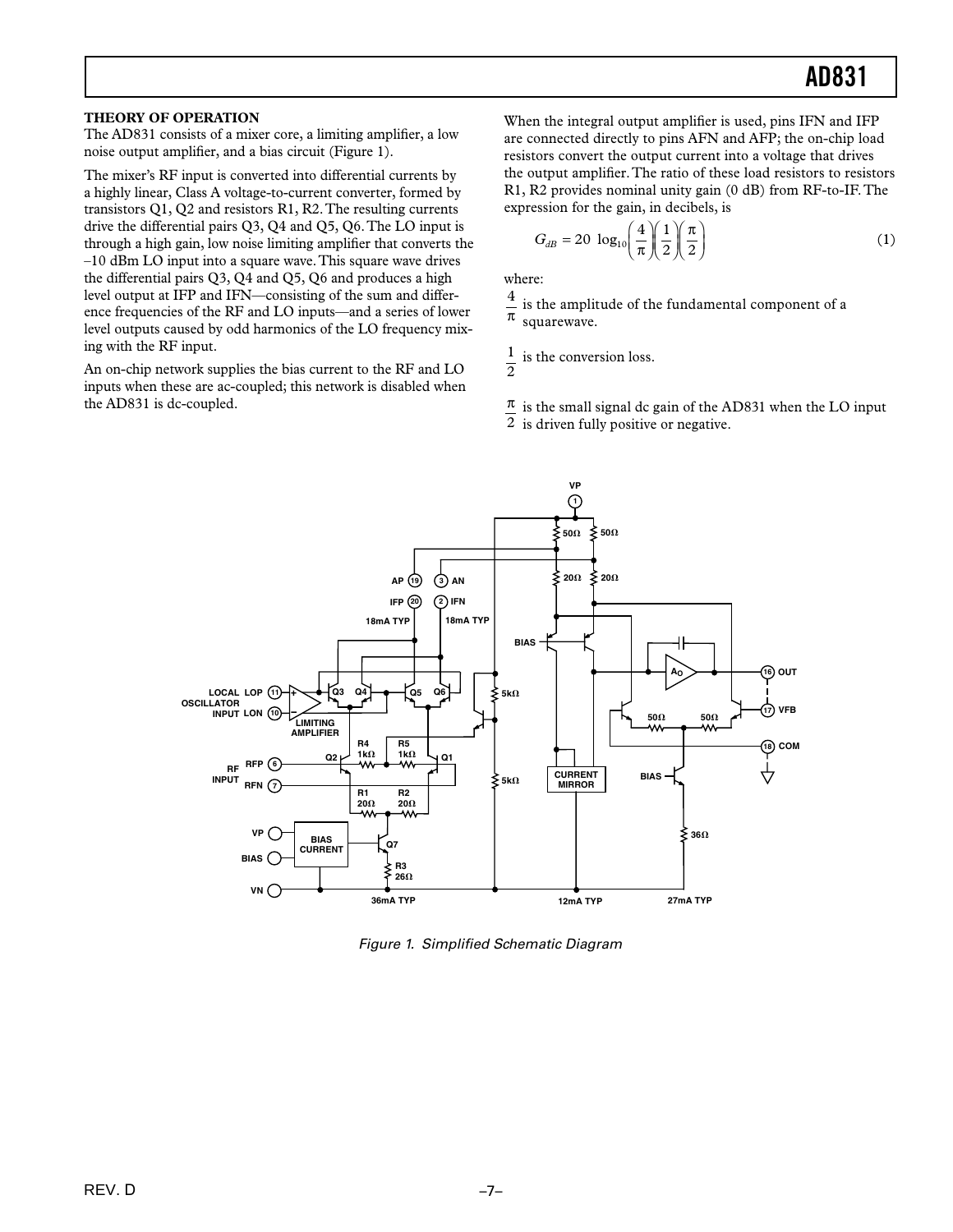### **AD831**

The mixer has two open-collector outputs (differential currents) at pins IFN and IFP. These currents may be used to provide nominal unity RF to IF gain by connecting a center-tapped transformer (1:1 turns ratio) to pins IFN and IFP as shown in Figure 2.



Figure 2. Connections for Transformer Coupling to the IF Output

#### **Programming the Bias Current**

Because the AD831's RF port is a Class-A circuit, the maximum RF input is proportional to the bias current. This bias current may be reduced by connecting a resistor from the BIAS pin to the positive supply (Figure 3). For normal operation, the BIAS pin is left unconnected. For lowest power consumption, the BIAS pin is connected directly to the positive supply. The range of adjustment is 100 mA for normal operation to 45 mA total current at minimum power consumption.



Figure 3. Programming the Quiescent Current

#### **Low-Pass Filtering**

A simple low-pass filter may be added between the mixer and the output amplifier by shunting the internal resistive loads (an equivalent resistance of about 14  $\Omega$  with a tolerance of 20%) with external capacitors; these attenuate the sum component in a downconversion application (Figure 4). The corner frequency of this one-pole low-pass filter ( $f = (2 \pi RC_F)^{-1}$ ) should be placed about an octave above the difference frequency IF. Thus, for a 70 MHz IF, a -3 dB frequency of 140 MHz might be chosen, using  $C_F = (2 \times \pi \times 14 \Omega \times 140 \text{ MHz})^{-1} \approx 82 \text{ pF}$ , the nearest standard value.



Figure 4. Low-Pass Filtering Using External Capacitors

#### **Using the Output Amplifier**

The AD831's output amplifier converts the mixer core's differential current output into a single-ended voltage and provides an output as high as  $\pm 1$  V peak into a 50 V load (+10 dBm). For unity gain operation (Figure 5), the inputs AN and AP connect to the opencollector outputs of the mixer's core and OUT connects to VFB.



Figure 5. Output Amplifier Connected for Unity **Gain Operation**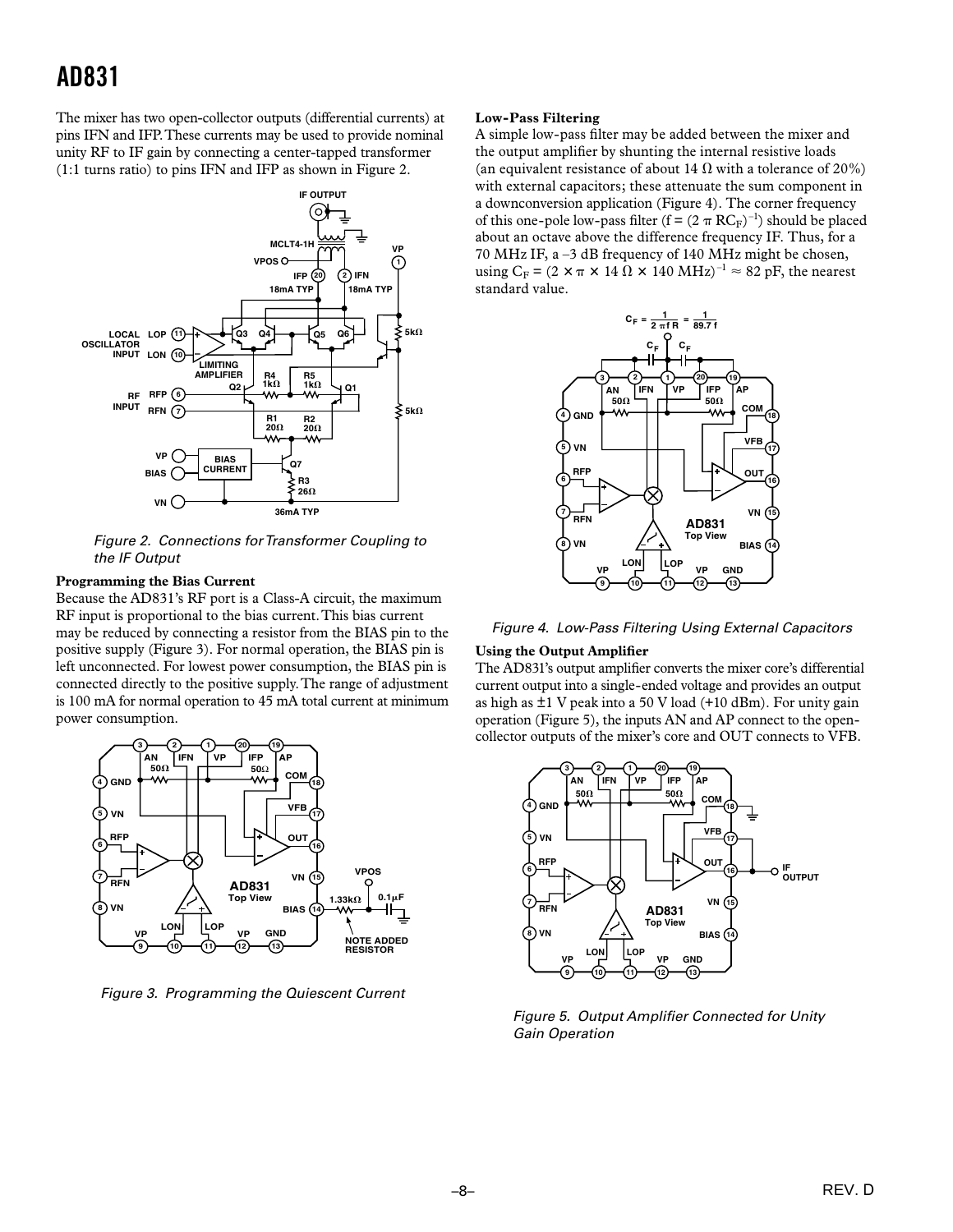For gains other than unity, the amplifier's output at OUT is connected via an attenuator network to VFB; this determines the overall gain. Using resistors R1 and R2 (Figure 6), the gain setting expression is



Figure 6. Output Amplifier Feedback Connections for Increasing Gain

#### **Driving Filters**

The output amplifier can be used for driving reverse-terminated loads. When driving an IF band-pass filter (BPF), for example, proper attention must be paid to providing the optimal source and load terminations so as to achieve the specified filter response. The AD831's wideband highly linear output amplifier affords an opportunity to increase the RF to IF gain to compensate for a filter's insertion and termination losses.

Figure 7 indicates how the output amplifier's low impedance (voltage source) output can drive a doubly terminated band-pass filter. The typical 10 dB of loss (4 dB of insertion loss and 6 dB due to the reverse-termination) be made up by the inclusion of a feedback network that increases the gain of the amplifier by 10 dB (×3.162). When constructing a feedback circuit, the signal path between OUT and VFB should be as short as possible.



#### Figure 7. Connections for Driving a Doubly Terminated **Band-Pass Filter**

Higher gains can be achieved, using different resistor ratios, but with concomitant reduction in the bandwidth of this amplifier (Figure 8). Note also that the Johnson noise of these gain setting resistors, as well as that of the BPF terminating resistors, is ultimately reflected back to the mixer's input; thus they should be as small as possible, consistent with the permissible loading on the amplifier's output.



Figure 8. Output Amplifier 1 dB Compression Point for Gains of 1, 2, and 4 (Gains of 0 dB, 6 dB, and 12 dB, Respectively)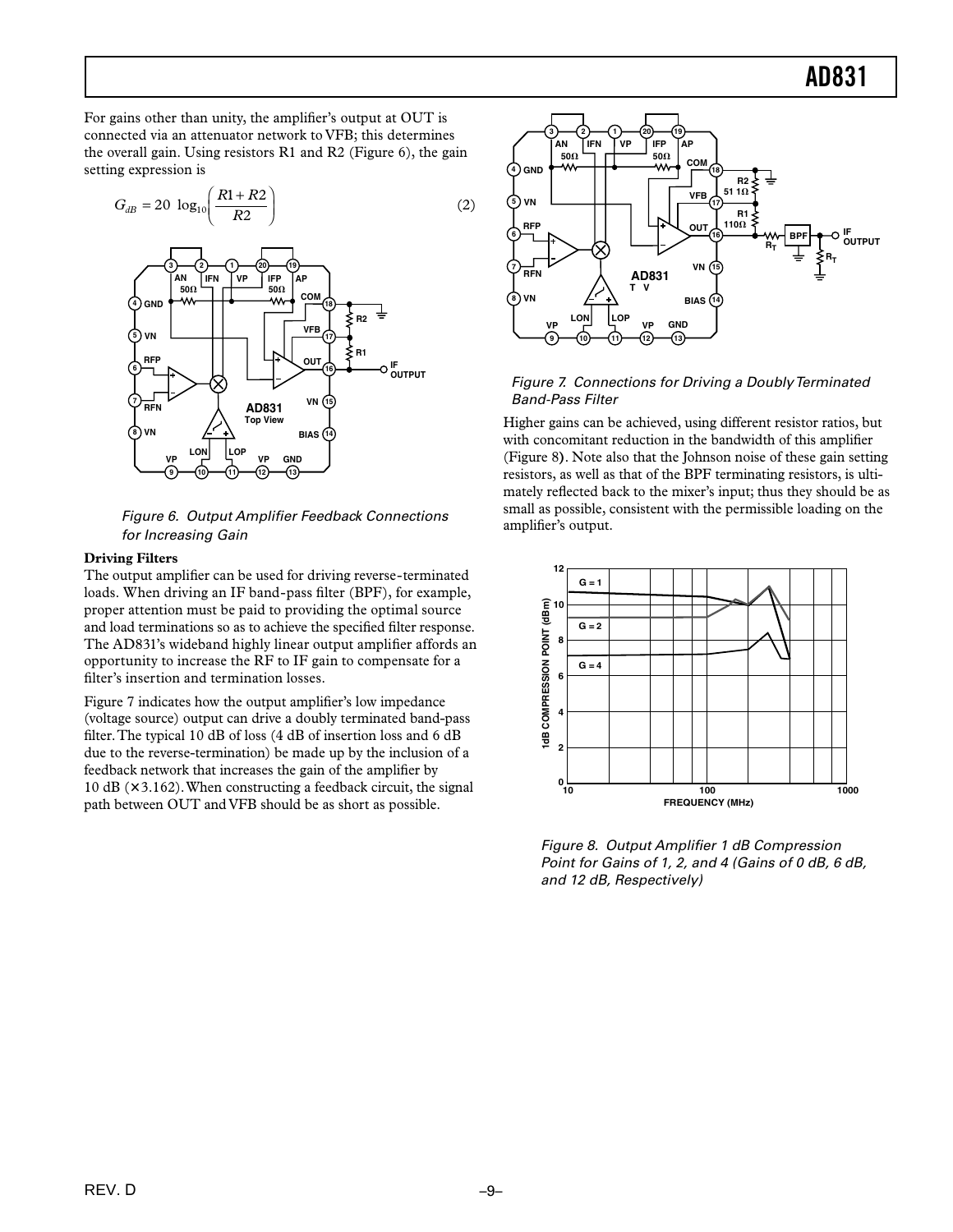## **AD831**

#### **APPLICATIONS**

Careful component selection, circuit layout, power supply dc coupling, and shielding are needed to minimize the AD831's susceptibility to interference from radio and TV stations, etc. In bench evaluation, we recommend placing all of the components in a shielded box and using feedthrough decoupling networks for the supply voltage.

Circuit layout and construction are also critical, since stray capacitances and lead inductances can form resonant circuits and are a potential source of circuit peaking, oscillation, or both.

#### **Dual-Supply Operation**

Figure 9 shows the connections for dual-supply operation. Supplies may be as low as  $\pm$ 4.5 V but should be no higher than  $\pm$ 5.5 V, due to power dissipation.

The RF input to the AD831 is shown connected by an impedance matching network for an assumed source impedance of 50  $\Omega$ . TPC 15 shows the input impedance of the AD831 plotted vs. frequency. The input circuit can be modeled as a resistance in parallel with a capacitance. The 82 pF capacitors  $(C_F)$  connected from IFN and IFP to VP provide a low-pass filter with a cutoff frequency of approximately 140 MHz in down-conversion applications (see the Theory of Operation section for more details). The LO input is connected single-ended because the limiting amplifier provides a symmetric drive to the mixer. To minimize intermodulation distortion, connect pins OUT and VFB by the shortest possible path. The connections shown are for unity-gain operation.

At LO frequencies less than 100 MHz, the AD831's LO power may be as low as -20 dBm for satisfactory operation. Above 100 MHz, the specified LO power of  $-10$  dBm must be used.



Figure 9. Connections for ±5 V Dual-Supply Operation Showing Impedance Matching Network and Gain of 2 for Driving Reverse-Terminated IF Filter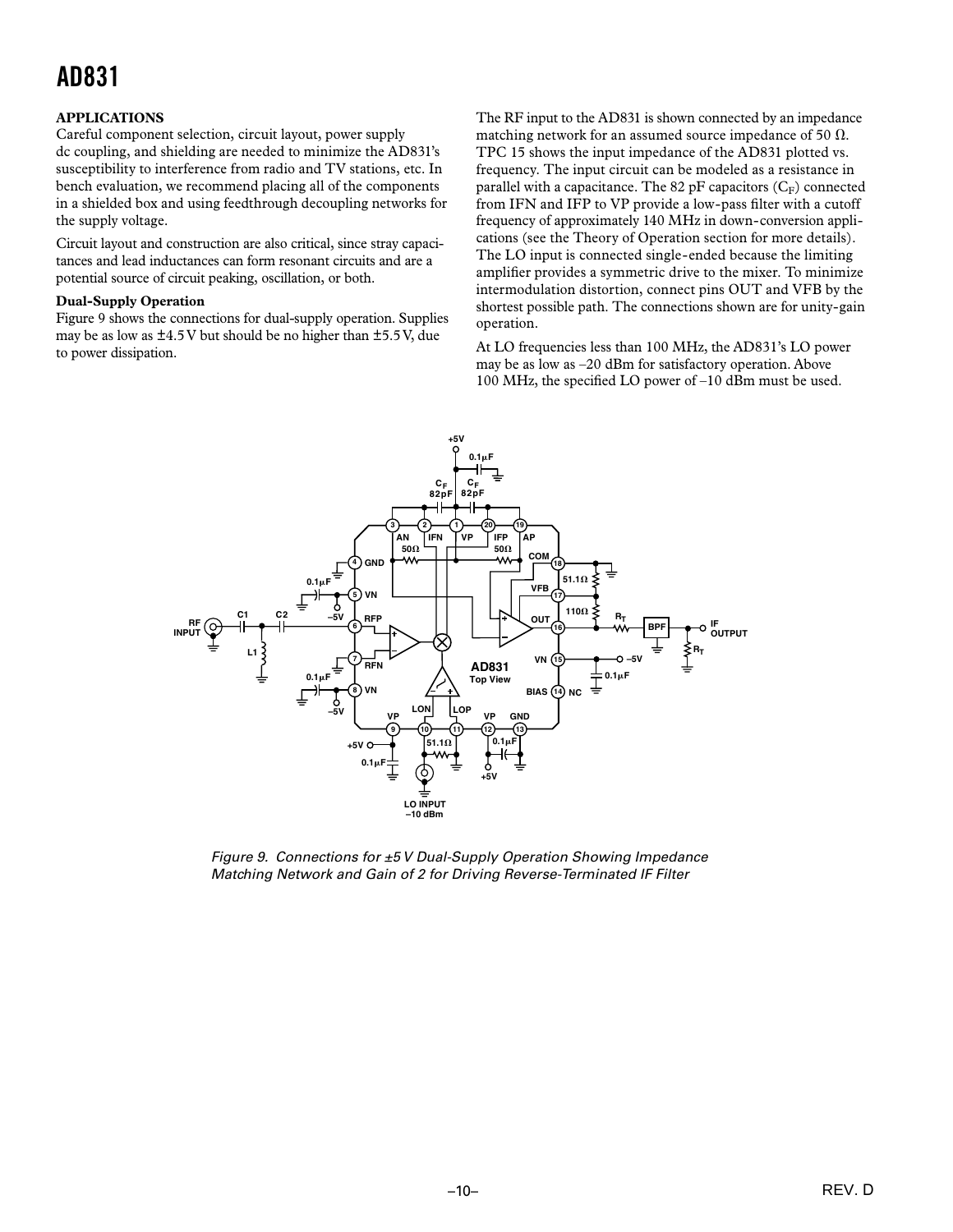#### **Single-Supply Operation**

Figure 10 is similar to the dual-supply circuit in Figure 9. Supplies may be as low as 9 V but should not be higher than 11 V, due to power dissipation. As in Figure 9, both the RF and LO ports are driven single-ended and terminated.

In single-supply operation, the COM terminal is the "ground" reference for the output amplifier and must be biased to half the supply voltage, which is done by resistors R1 and R2. The OUT pin must be ac-coupled to the load.



Figure 10. Connections for +9 V Single-Supply Operation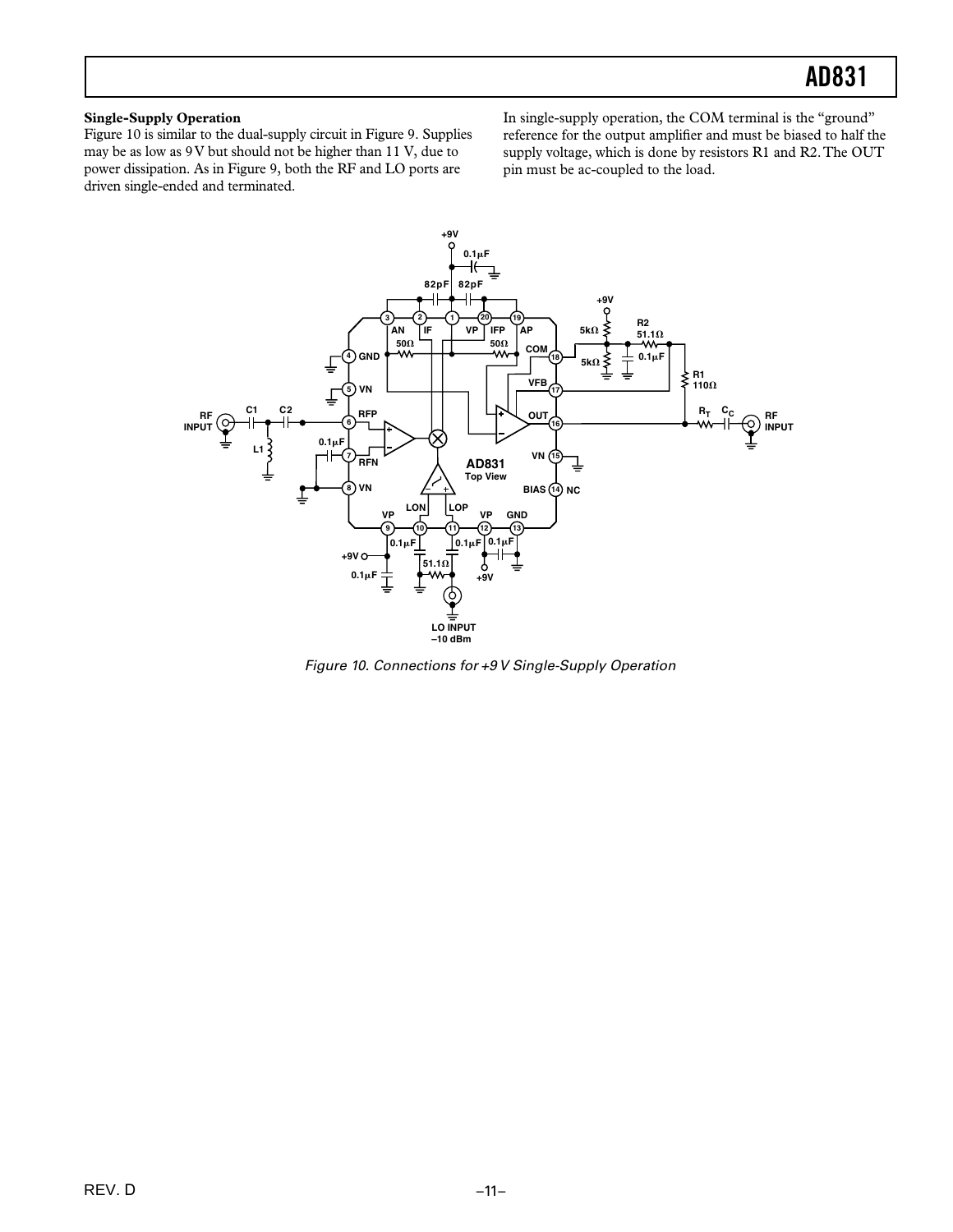### AD831

#### **Connections Quadrature Demodulation**

Two AD831 mixers may have their RF inputs connected in parallel and have their LO inputs driven in phase quadrature (Figure 11) to provide demodulated in-phase (I) and quadrature (Q) outputs.

The mixers' inputs may be connected in parallel and a single termination resistor used if the mixers are located in close proximity on the PC board.



Figure 11. Connections for Quadrature Demodulation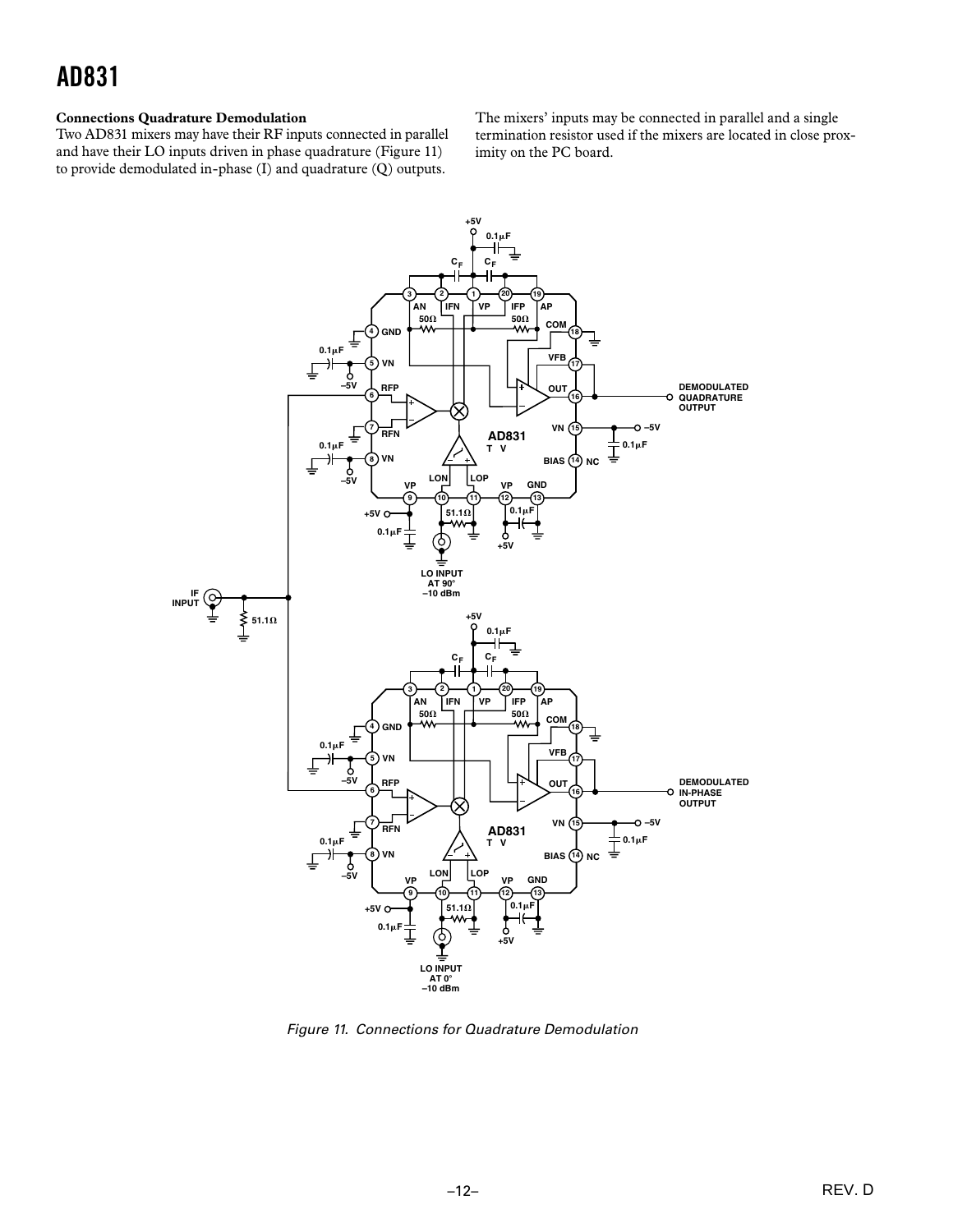#### **Table I. AD831 Mixer Table, 4.5 V Supplies, LO = –9 dBm**

| LO Level            | $-9.0$ dBm, LO Frequency 130.7 MHz, Data File imdTB10771 |
|---------------------|----------------------------------------------------------|
| RF Level            | 0.0 dBm, RF Frequency 120 MHz                            |
| Temperature Ambient |                                                          |
| Dut Supply          | $+4.50V$                                                 |
| <b>VPOS Current</b> | $90 \text{ mA}$                                          |
| <b>VNEG</b> Current | 91 mA                                                    |

Intermodulation table RF harmonics (rows) LO harmonics (columns). First row absolute value of nRF – mLO, and second row is the sum.

|                | $\bf{0}$ | $\mathbf{1}$ | $\overline{2}$ | $\mathbf{3}$ | $\overline{4}$ | 5       | 6       | $\overline{7}$ |
|----------------|----------|--------------|----------------|--------------|----------------|---------|---------|----------------|
|                |          |              |                |              |                |         |         |                |
| $\theta$       |          | $-32.7$      | $-35.7$        | $-21.1$      | $-11.6$        | $-19.2$ | $-35.1$ | $-41.9$        |
|                |          | $-32.7$      | $-35.7$        | $-21.1$      | $-11.6$        | $-19.2$ | $-35.1$ | $-41.9$        |
| $\overline{1}$ | $-31.6$  | 0.0          | $-37.2$        | $-41.5$      | $-30.4$        | $-34.3$ | $-25.2$ | $-40.1$        |
|                | $-31.6$  | $-28.5$      | $-26.7$        | $-28.0$      | $-27.2$        | $-33.2$ | $-34.3$ | $-44.8$        |
| 2              | $-45.3$  | $-48.2$      | $-39.4$        | $-57.6$      | $-44.9$        | $-42.4$ | $-40.2$ | $-40.2$        |
|                | $-45.3$  | $-42.4$      | $-49.4$        | $-42.5$      | $-51.1$        | $-46.2$ | $-58.1$ | $-61.6$        |
| $\overline{3}$ | $-54.5$  | $-57.1$      | $-57.5$        | $-50.6$      | $-62.6$        | $-55.8$ | $-59.7$ | $-55.2$        |
|                | $-54.5$  | $-65.5$      | $-46.0$        | $-63.7$      | $-60.6$        | $-69.6$ | $-72.7$ | $-73.5$        |
| $\overline{4}$ | $-67.1$  | $-63.1$      | $-69.9$        | $-69.9$      | $-69.6$        | $-74.1$ | $-69.7$ | $-58.6$        |
|                | $-67.1$  | $-53.6$      | $-72.9$        | $-71.2$      | $-70.1$        | $-72.6$ | $-73.5$ | $-72.7$        |
| $5^{\circ}$    | $-53.5$  | $-62.6$      | $-73.8$        | $-72.3$      | $-70.7$        | $-71.1$ | $-74.3$ | $-73.0$        |
|                | $-53.5$  | $-68.4$      | $-70.8$        | $-72.8$      | $-73.4$        | $-73.2$ | $-73.3$ | $-72.5$        |
| 6              | $-73.6$  | $-57.7$      | $-68.6$        | $-73.1$      | $-73.8$        | $-73.0$ | $-72.9$ | $-74.4$        |
|                | $-73.6$  | $-73.5$      | $-72.7$        | $-73.5$      | $-73.6$        | $-73.1$ | $-72.4$ | $-73.7$        |
| $\overline{7}$ | $-73.8$  | $-73.9$      | $-63.4$        | $-72.6$      | $-74.6$        | $-74.9$ | $-73.6$ | $-74.5$        |
|                | $-73.8$  | $-73.8$      | $-73.2$        | $-73.8$      | $-72.6$        | $-73.7$ | $-73.5$ | $-72.9$        |
|                |          |              |                |              |                |         |         |                |

#### **Table II. AD831 Mixer Table, 5 V Supplies, LO = –9 dBm**

| LO Level            | -9.0 dBm, LO Frequency 130.7 MHz, Data File imdTB13882 |
|---------------------|--------------------------------------------------------|
| RF Level            | 0.0 dBm, RF Frequency 120 MHz                          |
| Temperature Ambient |                                                        |
| Dut Supply          | $\pm$ 5.00 V                                           |
| <b>VPOS Current</b> | $102 \text{ mA}$                                       |
| <b>VNEG</b> Current | $102 \text{ mA}$                                       |

Intermodulation table RF harmonics (rows) LO harmonics (columns). First row absolute value of nRF – mLO, and second row is the sum.

|                | $\mathbf{0}$ | $\mathbf{1}$       | $\overline{2}$     | 3                  | $\overline{4}$     | 5                  | 6                  | 7                  |
|----------------|--------------|--------------------|--------------------|--------------------|--------------------|--------------------|--------------------|--------------------|
| $\Omega$       |              | $-36.5$<br>$-36.5$ | $-46.5$<br>$-46.5$ | $-33.0$<br>$-33.0$ | $-17.0$<br>$-17.0$ | $-23.0$<br>$-23.0$ | $-34.2$<br>$-34.2$ | $-45.6$<br>$-45.6$ |
| 1              | $-37.5$      | 0.0                | $-41.2$            | $-41.1$            | $-38.5$            | $-29.0$            | $-31.7$            | $-47.4$            |
|                | $-37.5$      | $-29.1$            | $-38.7$            | $-22.9$            | $-28.4$            | $-35.3$            | $-34.3$            | $-52.4$            |
| $\overline{2}$ | $-45.9$      | $-45.2$            | $-47.6$            | $-61.5$            | $-53.7$            | $-43.5$            | $-41.5$            | $-41.8$            |
|                | $-45.9$      | $-39.4$            | $-35.7$            | $-38.4$            | $-42.3$            | $-53.7$            | $-52.8$            | $-66.3$            |
| 3 <sup>1</sup> | $-46.4$      | $-53.0$            | $-67.0$            | $-43.0$            | $-60.9$            | $-47.9$            | $-50.7$            | $-41.0$            |
|                | $-46.4$      | $-40.0$            | $-50.0$            | $-48.9$            | $-57.8$            | $-57.0$            | $-71.8$            | $-67.4$            |
| $\overline{4}$ | $-45.1$      | $-56.0$            | $-48.7$            | $-64.6$            | $-53.5$            | $-55.7$            | $-53.5$            | $-51.1$            |
|                | $-45.1$      | $-39.0$            | $-48.1$            | $-58.4$            | $-56.1$            | $-63.8$            | $-70.5$            | $-67.6$            |
| $\overline{5}$ | $-35.2$      | $-45.3$            | $-54.1$            | $-54.1$            | $-53.7$            | $-57.9$            | $-66.6$            | $-64.3$            |
|                | $-35.2$      | $-53.0$            | $-62.4$            | $-67.3$            | $-67.0$            | $-69.4$            | $-73.2$            | $-72.9$            |
| 6              | $-63.4$      | $-41.1$            | $-53.6$            | $-66.5$            | $-58.8$            | $-63.3$            | $-61.7$            | $-71.4$            |
|                | $-63.4$      | $-66.3$            | $-67.2$            | $-67.5$            | $-72.9$            | $-71.2$            | $-71.7$            | $-73.2$            |
| $7^{\circ}$    | $-67.3$      | $-65.8$            | $-37.8$            | $-54.6$            | $-62.5$            | $-71.7$            | $-55.2$            | $-57.1$            |
|                | $-67.3$      | $-61.6$            | $-66.3$            | $-72.9$            | $-71.4$            | $-70.7$            | $-72.1$            | $-73.1$            |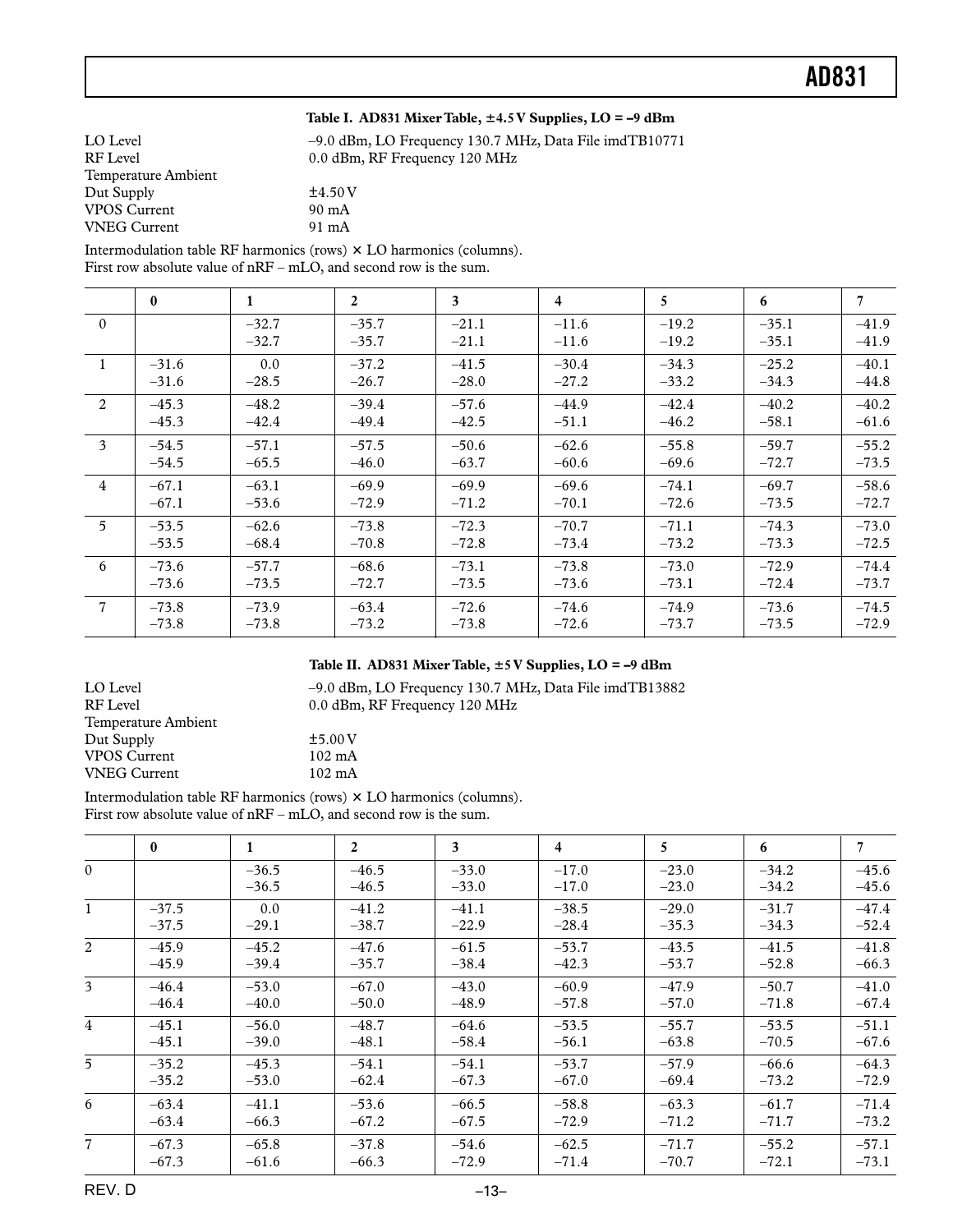#### **Table III. AD831 Mixer Table, 3.5 V Supplies, LO = –20 dBm**

LO Level  $-20.0$  dBm, LO Frequency 130.7 MHz, Data File G1T1K\_0771

| RF Level                                                                   | 0.0 dBm, RF Frequency 120 MHz |
|----------------------------------------------------------------------------|-------------------------------|
| Temperature Ambient                                                        |                               |
| Dut Supply                                                                 | $+3.50V$                      |
| <b>VPOS Current</b>                                                        | 55 mA                         |
| <b>VNEG Current</b>                                                        | 57 mA                         |
| Intermodulation table RF harmonics (rows) $\times$ LO harmonics (columns). |                               |

First row absolute value of nRF – mLO, and second row is the sum.

|                | $\bf{0}$ | $\mathbf{1}$       | $\overline{2}$     | $\overline{\mathbf{3}}$ | $\overline{4}$     | 5                  | 6                  | $\overline{7}$     |
|----------------|----------|--------------------|--------------------|-------------------------|--------------------|--------------------|--------------------|--------------------|
| $\overline{0}$ |          | $-45.2$<br>$-45.2$ | $-35.7$<br>$-35.7$ | $-16.1$<br>$-16.1$      | $-21.6$<br>$-21.6$ | $-22.3$<br>$-22.3$ | $-32.0$<br>$-32.0$ | $-36.4$<br>$-36.4$ |
| $\mathbf{1}$   | $-30.3$  | 0.0                | $-33.7$            | $-47.9$                 | $-37.5$            | $-33.8$            | $-32.0$            | $-45.2$            |
|                | $-30.3$  | $-29.7$            | $-28.2$            | $-24.4$                 | $-26.0$            | $-47.4$            | $-35.9$            | $-49.7$            |
| $\overline{2}$ | $-50.3$  | $-49.4$            | $-47.4$            | $-49.9$                 | $-48.8$            | $-38.5$            | $-40.7$            | $-51.$             |
|                | $-50.3$  | $-41.0$            | $-51.4$            | $-34.7$                 | $-49.8$            | $-48.6$            | $-68.5$            | $-67.9$            |
| $\overline{3}$ | $-48.4$  | $-55.7$            | $-58.2$            | $-45.0$                 | $-57.0$            | $-68.4$            | $-55.5$            | $-47.7$            |
|                | $-48.4$  | $-52.9$            | $-50.0$            | $-64.5$                 | $-62.8$            | $-73.4$            | $-74.0$            | $-71.8$            |
| $\overline{4}$ | $-66.7$  | $-59.7$            | $-67.2$            | $-62.8$                 | $-58.2$            | $-71.5$            | $-72.9$            | $-63.5$            |
|                | $-66.7$  | $-65.9$            | $-78.1$            | $-74.2$                 | $-77.5$            | $-74.4$            | $-77.9$            | $-77.5$            |
| $\overline{5}$ | $-66.9$  | $-71.5$            | $-73.6$            | $-77.6$                 | $-70.8$            | $-70.2$            | $-75.8$            | $-78.1$            |
|                | $-66.9$  | $-76.3$            | $-78.1$            | $-78.2$                 | $-78.1$            | $-78.0$            | $-77.9$            | $-77.9$            |
| 6              | $-78.0$  | $-69.7$            | $-76.7$            | $-78.6$                 | $-78.8$            | $-75.4$            | $-78.1$            | $-79.0$            |
|                | $-78.0$  | $-78.3$            | $-78.3$            | $-78.2$                 | $-78.1$            | $-78.0$            | $-77.9$            | $-77.8$            |
| $\overline{7}$ | $-78.4$  | $-78.5$            | $-76.9$            | $-78.7$                 | $-79.0$            | $-79.1$            | $-78.6$            | $-78.9$            |
|                | $-78.4$  | $-78.3$            | $-78.2$            | $-78.2$                 | $-77.9$            | $-77.9$            | $-77.8$            | $-77.5$            |

### Table IV. AD831 Mixer Table,  $\pm$ 5 V Supplies, 1 kΩ Bias Resistor, LO = -20 dBm

| LO Level                                                                   | $-20.0$ dBm, LO Frequency 130.7 MHz, Data File G1T1K 3881 |  |  |  |  |
|----------------------------------------------------------------------------|-----------------------------------------------------------|--|--|--|--|
| <b>RF</b> Level                                                            | 0.0 dBm, RF Frequency 120 MHz                             |  |  |  |  |
| Temperature Ambient                                                        |                                                           |  |  |  |  |
| Dut Supply                                                                 | $\pm$ 3.50 V                                              |  |  |  |  |
| <b>VPOS Current</b>                                                        | 59 mA                                                     |  |  |  |  |
| <b>VNEG Current</b>                                                        | $61 \text{ mA}$                                           |  |  |  |  |
| Intermodulation table RF harmonics (rows) $\times$ LO harmonics (columns). |                                                           |  |  |  |  |
| First row absolute value of $nRF - mLO$ , and second row is the sum.       |                                                           |  |  |  |  |

|                | $\mathbf{0}$ | $\mathbf{1}$       | $\overline{2}$     | 3                  | 4                  | 5                  | 6                  | $7\overline{ }$    |
|----------------|--------------|--------------------|--------------------|--------------------|--------------------|--------------------|--------------------|--------------------|
| $\theta$       |              | $-60.6$<br>$-60.6$ | $-52.3$<br>$-52.3$ | $-16.6$<br>$-16.6$ | $-12.8$<br>$-12.8$ | $-26.0$<br>$-26.0$ | $-45.0$<br>$-45.0$ | $-38.8$<br>$-38.8$ |
| $\mathbf{1}$   | $-34.1$      | 0.0                | $-35.2$            | $-41.8$            | $-29.8$            | $-29.1$            | $-35.3$            | $-49.0$            |
|                | $-34.1$      | $-27.3$            | $-28.7$            | $-20.7$            | $-32.9$            | $-39.2$            | $-38.2$            | $-47.8$            |
| $\overline{2}$ | $-46.6$      | $-48.8$            | $-40.1$            | $-52.2$            | $-57.9$            | $-38.6$            | $-45.8$            | $-47.7$            |
|                | $-46.6$      | $-37.8$            | $-47.6$            | $-41.7$            | $-54.2$            | $-50.4$            | $-64.1$            | $-64.9$            |
| 3 <sup>1</sup> | $-41.3$      | $-58.8$            | $-59.5$            | $-41.8$            | $-61.2$            | $-58.1$            | $-57.5$            | $-54.0$            |
|                | $-41.3$      | $-47.9$            | $-65.2$            | $-62.5$            | $-64.2$            | $-73.8$            | $-72.3$            | $-72.6$            |
| $\overline{4}$ | $-53.9$      | $-52.5$            | $-73.7$            | $-68.1$            | $-60.3$            | $-71.0$            | $-63.4$            | $-62.3$            |
|                | $-53.9$      | $-61.4$            | $-70.6$            | $-76.9$            | $-76.8$            | $-78.6$            | $-78.3$            | $-78.1$            |
| 5 <sup>5</sup> | $-66.9$      | $-65.8$            | $-76.6$            | $-75.2$            | $-65.4$            | $-70.0$            | $-73.6$            | $-68.7$            |
|                | $-66.9$      | $-69.7$            | $-72.9$            | $-77.4$            | $-77.7$            | $-78.5$            | $-78.4$            | $-78.2$            |
| 6              | $-77.4$      | $-73.3$            | $-73.8$            | $-78.8$            | $-79.2$            | $-73.6$            | $-74.9$            | $-79.3$            |
|                | $-77.4$      | $-78.6$            | $-78.7$            | $-78.6$            | $-78.6$            | $-78.4$            | $-78.2$            | $-78.2$            |
| $\overline{7}$ | $-78.9$      | $-79.0$            | $-77.9$            | $-78.0$            | $-79.3$            | $-79.5$            | $-79.3$            | $-79.3$            |
|                | $-78.9$      | $-78.8$            | $-78.7$            | $-78.6$            | $-78.3$            | $-78.3$            | $-78.1$            | $-78.0$            |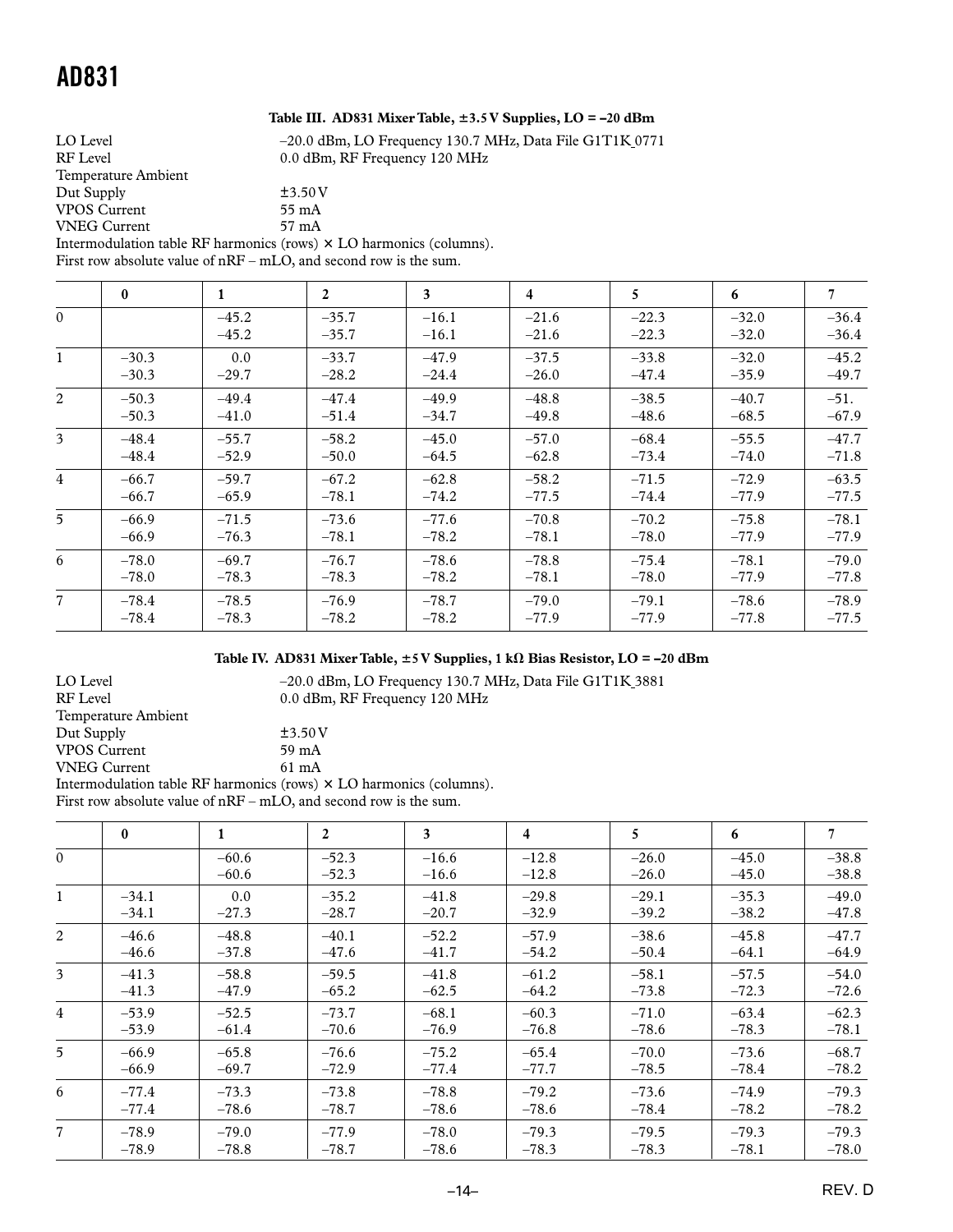

Figure 12. Third Order Intercept Characterization Setup



Figure 13. IF-to-RF Isolation Characterization Setup